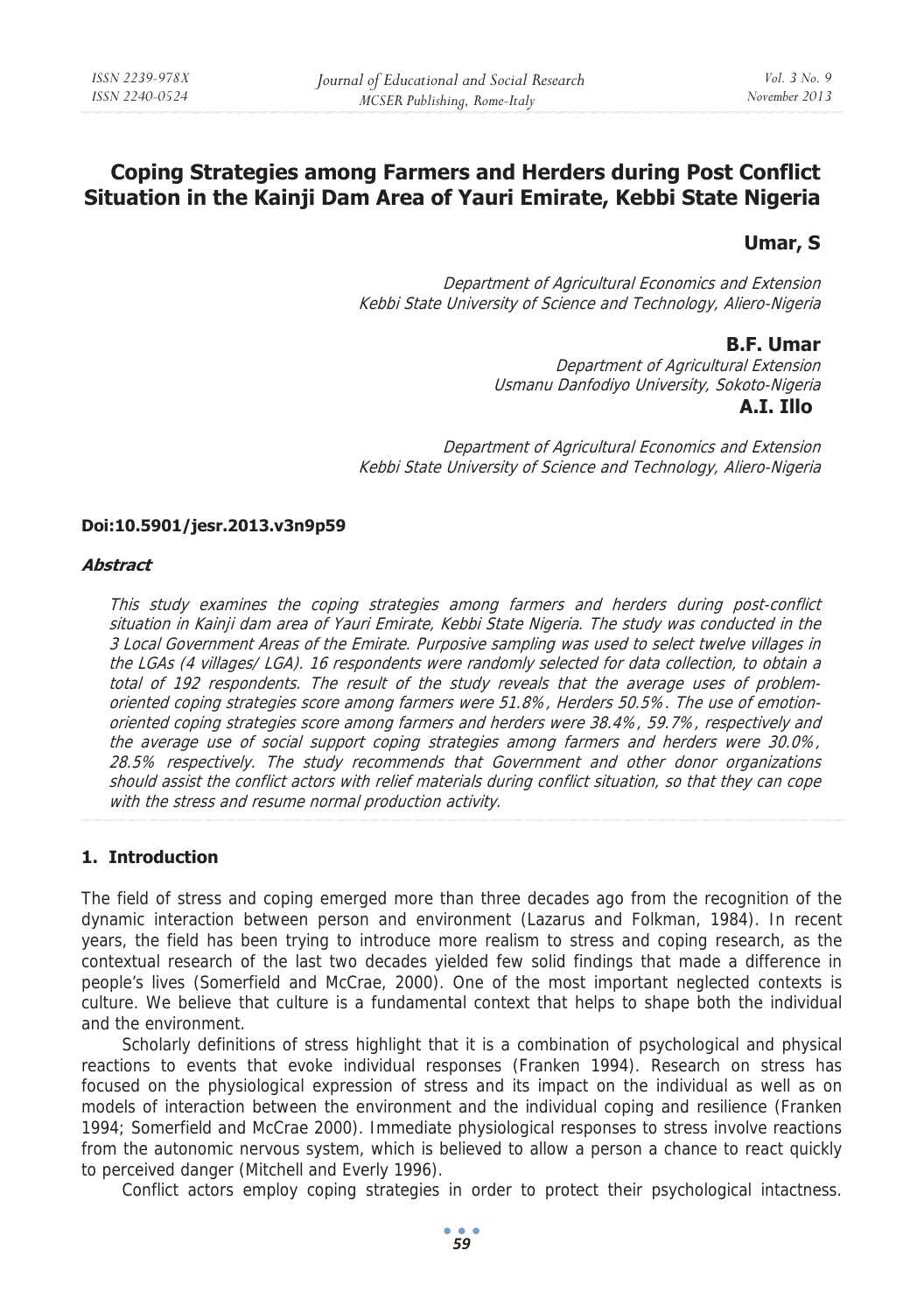Effective strategies should enhance their psychological adaptation despite the traumatic stress. Research has not, however, provided a generally valid differentiation between effective and ineffective coping strategies. Some evidence shows that problem-focused and active coping correlates negatively, and emotion-focused coping correlates positively, emotional and behavioral problems (Compas, Worsham, Ey and Howell, 1996). Yet others have not found beneficial effects of problem-focused and active coping in predicting psychological adjustment (Rogers and Holmbeck, 1997). Similarly, the findings on the role of avoidance versus approach coping in enhancing psychological adjustment are somewhat mixed. Some researchers obtained evidence that avoidance coping strategies, especially denial and distraction, are associated with poor psychological and social adjustment (Kliewer et  $al$ , 1998), while others maintain that coping effectiveness depends on the nature of stress (Band and Weiss, 1988).

Lazarus and Folkman (1984) conceptualized two broad response dimensions among people facing stress: emotion focused coping involves modifying one's own feelings and controlling distress, and problem-focused coping activities are aimed at changing the stressful situation. Critics have noted that emotion- and problem-focused distinction between coping strategies may be simplistic (Lazarus, 2000). Multidimensional theory, involving the orientation and modality of coping, can correspond more accurately to resource use conflict actors' various efforts to deal with adversities and demands in their lives. Active coping involves direct problem solving, cognitive decision making, and restructuring. Distraction refers to replaced action and physical release of emotions. Avoidance involves behavioral (withdrawal) and cognitive (denial and refusing to think about the trauma) strategies. Support-seeking consists of emotional sharing and solving the problem with the help of others.

## **2. Methodology**

The Kainji hydroelectric dam project was Nigeria's largest project in the 1962-68 National Development Plans, which was completed in 1968. Kainji dam is 136 kilometers long and 24 kilometers at the widest section with a surface area of 1.25 million square meters and a storage capacity of 15 billion cubic meters, of which the useable storage is 11.5 billion cubic meters of water (Hybrid Design Associates Environmental Consultants, 2002).

Yauri Emirate comprises of three Local Government Areas, namely Yauri with headquarters at Yelwa, Ngaski with headquarters at Wara and Shanga with headquarters at Shanga. The area falls within about 80% of the total area of the Kainji Lake. It is located on latitude  $11^{\overline{0}}15^1$ -12<sup>0</sup>30<sup>1</sup>N and longitude  $5^018^1$ -11<sup>0</sup>20<sup>1</sup>E. The area is situated in the Guinea Savanna vegetation zone of Nigeria where the average annual rainfall is about 1000mm. It has a minimum temperature of 32<sup>0</sup>C (Yauri Meteorological Station, 2012). The Emirate has a population of The Emirate has a population of 353,808 people. Out of this figure 100,564 reside within Yauri local Government LGA, while 127,142 and 126,102 were found in Shanga and Ngaski LGA respectively (National Population Commission, 2012. Farming is the major occupation of the inhabitants of the Kainji lake area, although they also engage in herding, fishing, trading and other informal sector activities.

## 2.1 Sampling Technique and Data Analysis

The study was conducted in the three Local Government Areas of Yauri Emirate. Purposive sampling was used to select twelve villages in the LGAs (4 villages/ LGA). Sixteen respondents (10 farmers, 6 herders) were randomly selected from each village to obtain a total of 192 respondents. The data collected for the study was analyzed using descriptive statistics.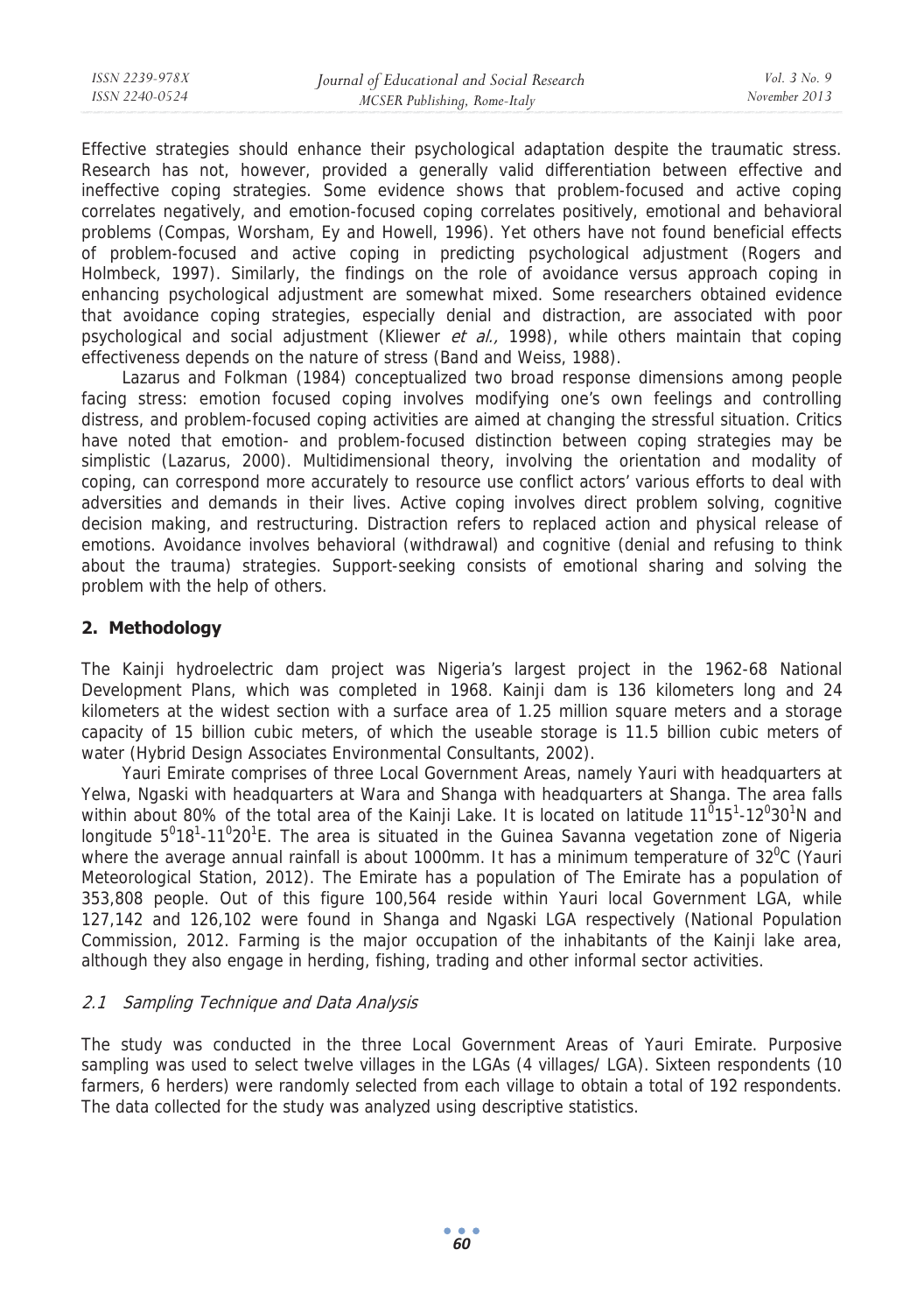## **3. Results and Discussion**

### 3.1 Coping Strategies among Farmers Involved in Conflicts

Coping strategies of resource users were classified into three namely: problem-oriented coping strategies (POCS), emotion-oriented coping strategies (EOCS) and social-support coping strategies (SSCS). The use of each strategy among farmers, herders and fishermen were investigated. Table 1 shows the descriptive statistics of the use of problem-oriented strategies among the farmers. Farmers generally used a combination of strategies, as no single strategy is enough to bring the needed succor to the harm caused by conflict. Ten strategies were identified, out of which 'buying foodstuff for the family' was found to be the most often used coping strategy by the farmers (79.2%), while herders most often used working harder (83.4%) and fishermen most often used abandoning fishing for other jobs (75.0%). The herders generally used less of problem-oriented coping strategies than the farmers and fishermen. This perhaps is an indication that farmers and fishermen considered the conflict situation from the 'problem' perspective more than the herders. The herders probably faced less problems or direct consequences of the conflict than the farmers and fishermen.

Other most often used POCS by the farmers are: use of previous farming experience (73.3%), abandoning farming and taking up alternative occupation (70.8%), working harder (69.2%), and taking loans from friends and families (58.3%). The fact that majority of the farmers claimed to buy foodstuff for home consumption may indicate the severity of the effect of destruction of their crops. The importance of job experience came to the fore, as respondents claimed to rely on their previous experiences to cope with the conflict situation. It could imply that respondents with long experience may be able to cope better than those that possessed lesser experience. Abandoning farming to take other jobs was also found to be the next adopting strategy by farmers. The outcome of focus group discussion with farmers revealed that this strategy, coupled with other problem-coping strategies as indicted in Table 4.23 'sowed less (40.8%% and sold farm (36.7%) was found to cause declining crop production in the area, which might be an indication of food insecurity in the communities. Other farmers (35.8%) prepared for worst, to attack herders whenever their crops were subsequently destroyed, and 29.2% used charms. The least used POCS was tightened of farm security (24.2%).

The result of focus group discussion further revealed that *abandoning farming and herding for* illegal gold mining was found to be a common practice among some people in Yauri Emirate, particularly the youth. This people troop in hundreds at Laka, Tungar Bature, Mararraban-Yauri, Kambu and Kimo villages during the rainy and dry seasons and engaged in illegal gold mining.

Farmers most often used prayer for peace (79.2%) as the first EOCS during the aftermath of conflicts, indicating their level of religious attachment in the study area. Accepting the conflict situation/consequences as an act of fate (77.5%) was found to be the second most commonly used emotion-oriented coping strategy among farmers. The ability of the farmers to accept the situation with equanimity is not only a psychological coping strategy, but is also capable of reducing the escalation of violent conflict between the aggrieved groups.

Pretending that the conflicts was not bad (25.0%), appease of the other party (25.0%), Transfer of aggression (14.2%) and use of drugs/alcohol (9.2%) are found to be the least EOCS adopted by the farmers in the study area. Some farmers that indicated that the conflicts were not bad attributed their reasons to the exploitative nature of the monetary compensation they receive from the herders that destroyed their crops. It is instructive to observe that most of the farmers do not use drug/alcohol as a coping strategy because they became aware that they portend undesirable health consequences and worsen the conflict situation by affecting the behavioral orientations of persons concerned.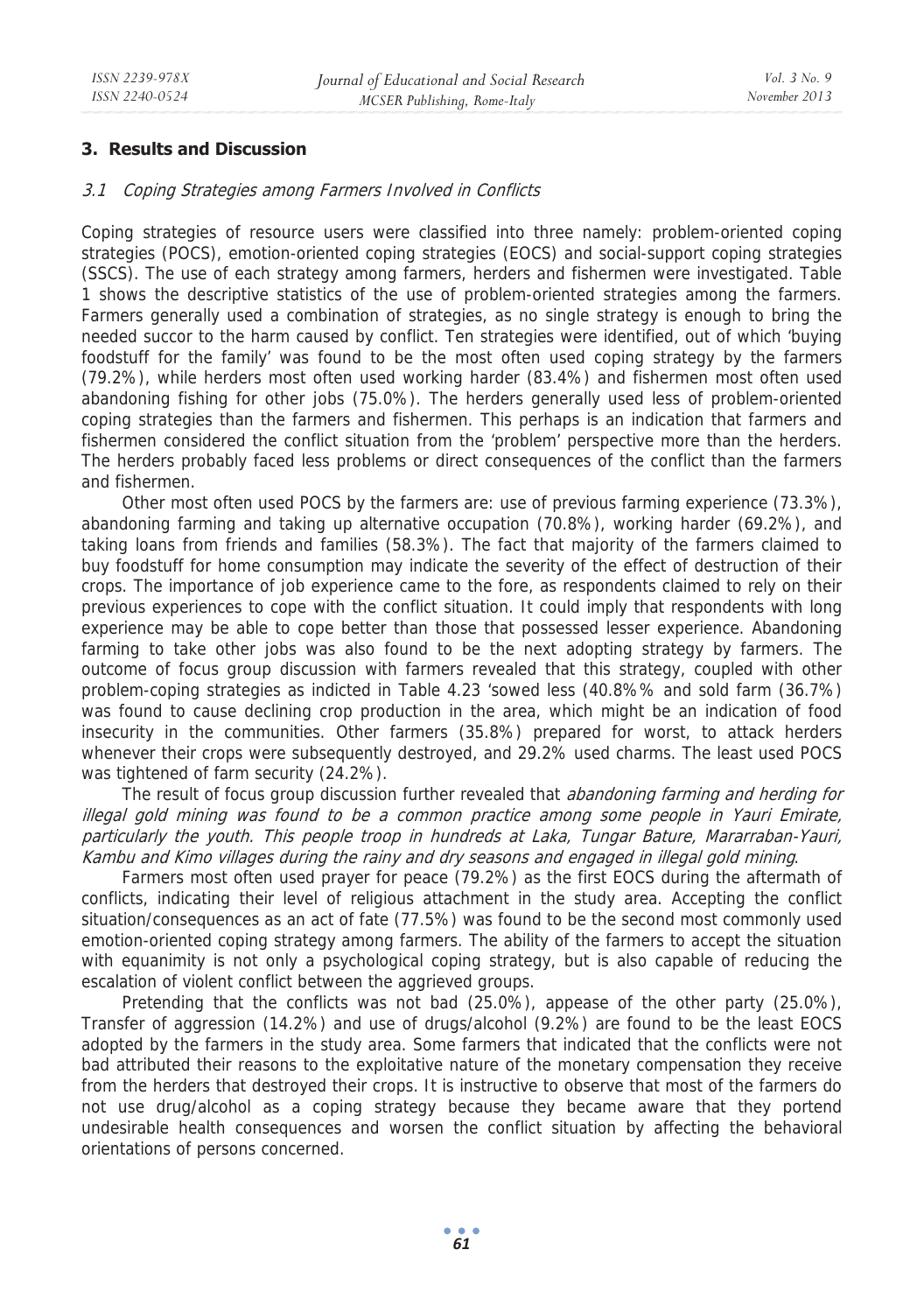| Coping strategy                    | <b>Used</b>  | <b>Uncertain</b> | Not used  |
|------------------------------------|--------------|------------------|-----------|
| <b>Problem oriented</b>            |              |                  |           |
| Working harder                     | $83(69.2)$ * | 12(10.0)         | 25(20.8)  |
| Using experience                   | 88(73.3)     | 23(19.2)         | 9(7.5)    |
| Borrowing money                    | 70(58.3)     | 18(15.0)         | 32(26.7)  |
| Preparing for the worst            | 43(35.8)     | 11(9.2)          | 66(55.0)  |
| Selling farm                       | 44(36.7)     | 13(10.8)         | 63(52.5)  |
| Buying food stuff                  | 95(79.2)     | 6(5.0)           | 19(15.8)  |
| Sowing less                        | 49(40.8)     | 7(5.8)           | 64(53.3)  |
| Shifting to another job            | 85(70.8)     | 6(5.0)           | 29(24.2)  |
| Tightening farm security           | 29(24.2)     | 46(38.3)         | 45(37.5)  |
| Using charms                       | 35(29.2)     | 29(24.2)         | 56(46.7)  |
| Average %                          | (51.8)       | (14.2)           | (34.0)    |
| <b>Emotion-oriented</b>            |              |                  |           |
| Accepting conflict as fate         | 93(77.5)     | 6(5.0)           | 21(17.5)  |
| Praying for peace                  | 95(79.2)     | 6(5.0)           | 19(15.8)  |
| Pretending the conflict wasn't bad | 30(25.0)     | 18(15.0)         | 72(60.0)  |
| Transferring of aggression         | 17(14.2)     | 16(13.3)         | 87(72.5)  |
| Using drugs\alcohol                | 11(9.2)      | 24(20.0)         | 85(70.8)  |
| Appeasing other party              | 30(25.0)     | 16(13.3)         | 74(61.7)  |
| Average %                          | (38.4)       | (11.9)           | (49.7)    |
| <b>Support seeking</b>             |              |                  |           |
| Help from relations                | 86(71.7)     | 0(0)             | 34(28.3)  |
| Help from local leaders            | 27(22.5)     | 8(6.7)           | 85(70.8)  |
| Help from local government         | 20(16.7)     | 6(5.0)           | 94(78.3)  |
| Sought litigation                  | 11(9.2)      | 5(4.2)           | 104(86.7) |
| Average %                          | (30.0)       | (3.9)            | (66.1)    |

**Table 1:** Distribution of the Farmers According to Coping Strategies (n=120)

\*Figures in brackets are percentages of the coping strategies

## **Source:** Field survey 2011

Table 1 also illustrates that seeking assistance from friends and relatives was found to be the most commonly used SSCS among the farmers (71.7%) to ameliorate the effects of conflict. It was followed by seeking help from traditional institutions (22.5%) and local government (16.7%). Discussions with the farmers revealed that referring to traditional leaders and the local government for assistance to cope with the conflicts is usually regarded as a last resort, because they do not offer such assistance. A small proportion of the farmers (9.2%) used litigation as a coping strategy, despite the fact that there are regulations regarding the use of agricultural land in the study area. This might be attributed to the findings of UNIFCPA, (2010) who reported that in conflict-affected areas, resource use managing institutions have often been weakened, politicized, and delegitimized, and may not play a constructive role in the resolution of disputes.

## 3.2 Coping Strategies among Herders Involved in Conflicts

The results from table 2 shows that majority of the respondents (83.4%) employ working harder as a coping strategy among herders, might indicate the comparative resilience of the respondents in the face of unfavorable situations. It is worrisome, however, that as much as 79.2% of the herders adopted 'reduced size of herds' as coping strategy. Outcome of the focus group discussion with herders revealed that *herders sold certain part of their herds to either pay compensation to the* farmers for the crops destroyed, used the money to bribe conflicts management institutions or to engage in litigation. The herders attributed the continuous declining size of their herds to conflicts. They added that some herders' size declined while that of other herders were completely lost, thus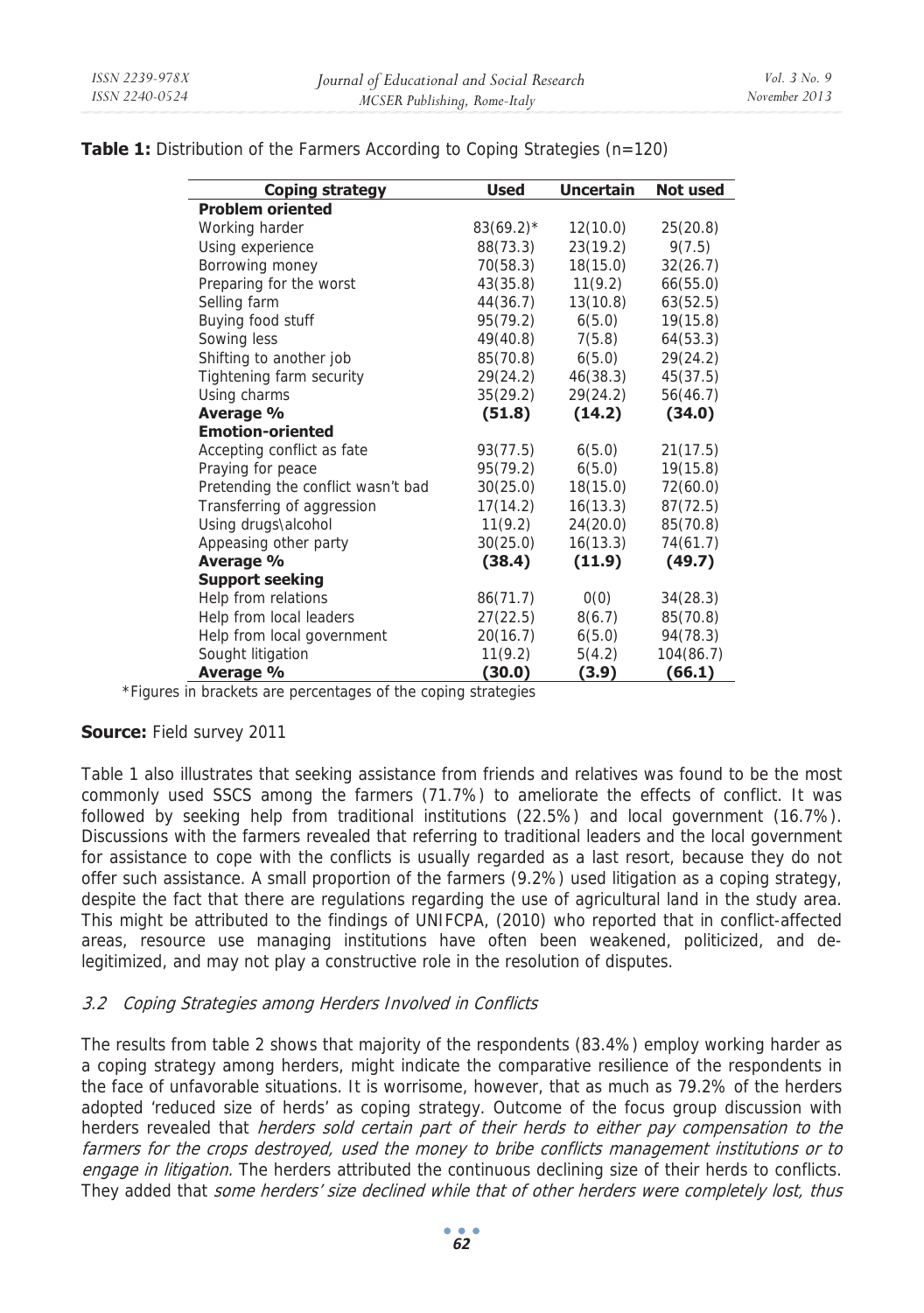| ISSN 2239-978X | Journal of Educational and Social Research | <i>Vol.</i> $3$ No. 9 |
|----------------|--------------------------------------------|-----------------------|
| ISSN 2240-0524 | MCSER Publishing, Rome-Italy               | November 2013         |
|                |                                            |                       |

they resorted to engage in herding contract as laborers (biro) i.e. herding for other herders/cattle owners. The herders therefore concluded that in recent days, some of the Fulani (most especially youths) engaged in robbery as a result of loss of means of their livelihood. As a result of the alleged criminal records of the herders' youths, Migrant herders are mostly denied access to settle in the study area until a confirmation was received from the community leader of the previous location of the herders exonerating them from any criminal activity.

The results further show that the herders were perhaps more security conscious (73.6%) than the farmers. Herders tighten the security of their herds in anticipation of reprisals from the farmers for destruction of their crops, thus the herders used charms (63.9%) and prepare for the worst (66.7%) to attack the farmers. This scenario tends to indicate that herders were probably more bellicose or inclined to fight than the farmers. The herders most commonly perceived that the conflict was not bad (75.0%) as EOCS during the aftermath of conflicts. The farmers attributed this position of the herders to the superstitious belief that if the herders' flocks feed on the farmers' crops, the productivity of the herders' animal would increase. Regarding the conflict situation/consequences as an act of fate (65.3%) was found to be the second most commonly used emotion-oriented coping strategy among the herders.

| Coping strategy                | <b>Used</b>  | Uncertain | Not used |
|--------------------------------|--------------|-----------|----------|
| <b>Problem oriented</b>        |              |           |          |
| Working harder                 | $60(83.4)$ * | 6(8.3)    | 6(8.3)   |
| Using experience               | 45 (62.5)    | 7(9.7)    | 20(27.8) |
| Borrowing money                | 16(22.2)     | 9(12.5)   | 47(65.3) |
| Preparing for the worst        | 48 (66.7)    | 7(9.7)    | 17(23.6) |
| Selling herds                  | 14 (19.4)    | 4(5.6)    | 54(75.0) |
| Buying food stuff              | 18(25.0)     | 4(5.6)    | 50(69.4) |
| Reducing stock                 | 57(79.2)     | 4(5.5)    | 11(15.3) |
| Shifting to another job        | 6(8.3)       | 5(6.9)    | 61(84.8) |
| Tightening herd security       | 53(73.6)     | 4(5.6)    | 15(20.8) |
| Using charms                   | 46(63.9)     | 6(8.3)    | 20(27.8) |
| Average %                      | (50.5)       | (7.7)     | (41.8)   |
| <b>Emotion-oriented</b>        |              |           |          |
| Accepting conflict as fate     | 47(65.3)     | 3(4.2)    | 22(30.6) |
| Praying for peace              | 43(59.7)     | 3(4.2)    | 25(34.7) |
| Pretending conflict wasn't bad | 54(75.0)     | 3(4.2)    | 15(20.8) |
| Transferring of aggression     | 28(38.9)     | 3(4.2)    | 41(57.0) |
| Using drugs\alcohol            | 40(55.6)     | 5(6.9)    | 27(37.5) |
| Appeasing other party          | 46(63.9)     | 5(6.9)    | 21(29.1) |
| Average %                      | (59.7)       | (5.3)     | (35)     |
| <b>Support seeking</b>         |              |           |          |
| Help from relations            | 46(63.9)     | 3(4.2)    | 23(32.0) |
| Help from local leaders        | 14(19.5)     | 5(6.9)    | 53(73.6) |
| Help from local government     | 11(15.3)     | 4(5.6)    | 57(79.1) |
| Sought litigation              | 11(15.3)     | 23(31.9)  | 39(52.8) |
| Average %                      | (28.5)       | (12.2)    | (59.4)   |

**Table 2:** Distribution of the Herders according to coping strategies (n=72)

\* Figures in brackets are percentages of the coping strategies

### **Source:** Field survey 2011

Use of appease of the other party/payment of compensation for the crop destroyed to avoid litigation (63.9%) was found to be higher among herders than farmers. This might indicate that farmers were more at the receiving end and needed to be appeased by the herders, and other conflicts actors involved. It also, perhaps, shows that the herders and other conflict actors might be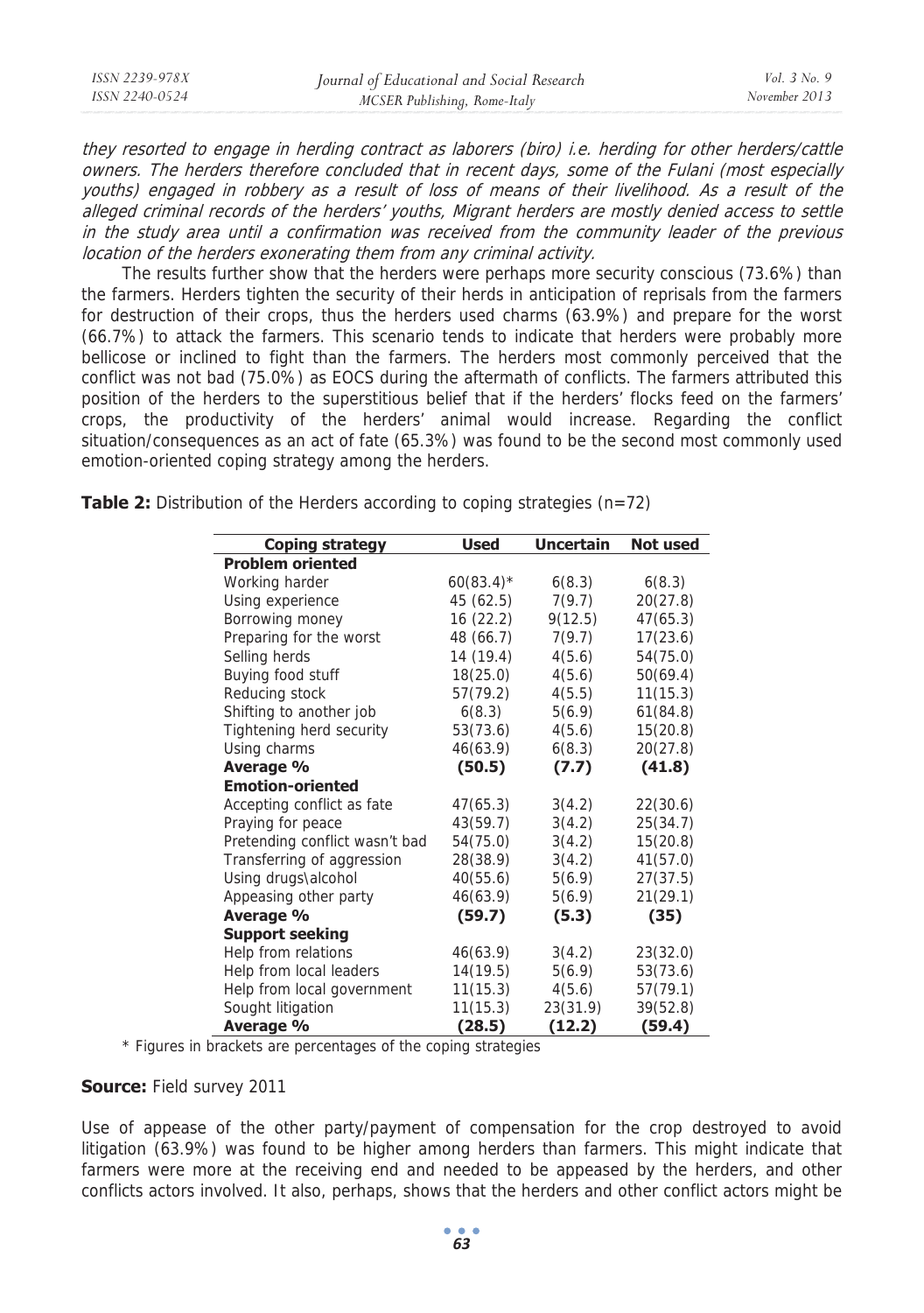willing to compensate the obviously aggrieved farmers. But the outcome of focus group discussion with the herders revealed that some herders are not always willing to pay compensation to the aggrieved farmers, but rather prefer giving bribe to the traditional leaders to dismiss the case or using the money to engage in litigation.

The farmers added that the herders hold the view that if the compensation was paid to the farmers, they will keep reporting subsequent destruction of their farm crops. The traditional leaders reported however, that they devised a strategy of assessing the farmers' crop damages for payment of compensation without the knowledge of the herders, and forward same amount for collection as bribe to the farmers. This arrangement clearly indicates the weakness of the traditional institutions in managing resource use conflicts. Some herders (mostly elders) prayed for peace (59.7%) as a coping strategy. Other coping strategies that are found to be adopted by herders include use of drugs/alcohol (55.6%) and transfer of aggression (38.9%). Focus group discussion confirms that some herders resorted to destroy other farmers' crops as reprisal for payment of compensation.

Table 2 further illustrates that the use of seeking assistance from friends, relatives and the herders' association (Miyetti Allah Cattle Breeders Association (MACBAN) was the most often used SSCS (63.9%) among the herders. It was followed by seeking help from traditional institutions (19.5%). Engaging in litigation and seeking assistance from the local government were found to be the least coping strategies adopted by the herders.

## **4. Conclusion and Recommendations**

The stress coping strategies employed by the resource users were classified into three namely: problem oriented (POCS), emotion oriented (EOCS) and social support seeking coping strategies (SSCS). The average uses of problem-oriented coping strategies score among farmers were found to be 51.8%, Herders 50.5%. While the uses of emotion-oriented coping strategies score among farmers and herders were 38.4%, 59.7%, respectively and the average use of social support coping strategies among farmers and herders were 30.0%, 28.5% respectively.

The study recommends that it is imperative to mainstream the peculiarities of the conflict actors/victims' coping strategies into the management of natural resource conflicts through the following:

- Yauri Emirate should establish Co-management Committee on natural resources that would ensure that farmers, herders and fishermen adhere strictly to the laid down rules and regulation governing the use of the natural resources in the study area.
- Government and other donor organizations should assist the conflict actors with relief materials during conflict situation, so that they can cope with the stress that results from the conflict and resume normal production activity.

#### **References**

- Band, E.B., and Weiss, J. R. (1988). How to feel better when it feels bad: Children's perspectives on coping with everyday stress. Developmental Psychology, 24, 247–253.
- Compas, B.E., Malcarne, V.L., & Fondacoro, K.M. (1988). Coping with stress in older children and young adolescents. Journal of Consulting and Clinical Psychology, 56, 405–411.
- Franken, R. E. (1994). Human motivation, 3rd ed. Belmont: Brooks/Cole. 21pp.
- Hybrid Design Associates Environmental Consultants, (2002). Socioeconomic and environmental impact study of Kainji Hydroelectricity dam on Yauri Emirate. Unpublished report submitted to Yauri Emirate council committee on HYPPADEC, Yauri. Pp.1-45.
- Kliewer, W., Lepore, S.J., Oskin, D., & Johnson, P.D. (1998). The role of social and cognitive processes in children's adjustment to community violence. Journal of Clinical and Consulting Psychology, 66, 199–209.
- Lazarus, R. S. and S. Folkman (1984). Stress, Appraisal and Coping. New York, Springer Publishing